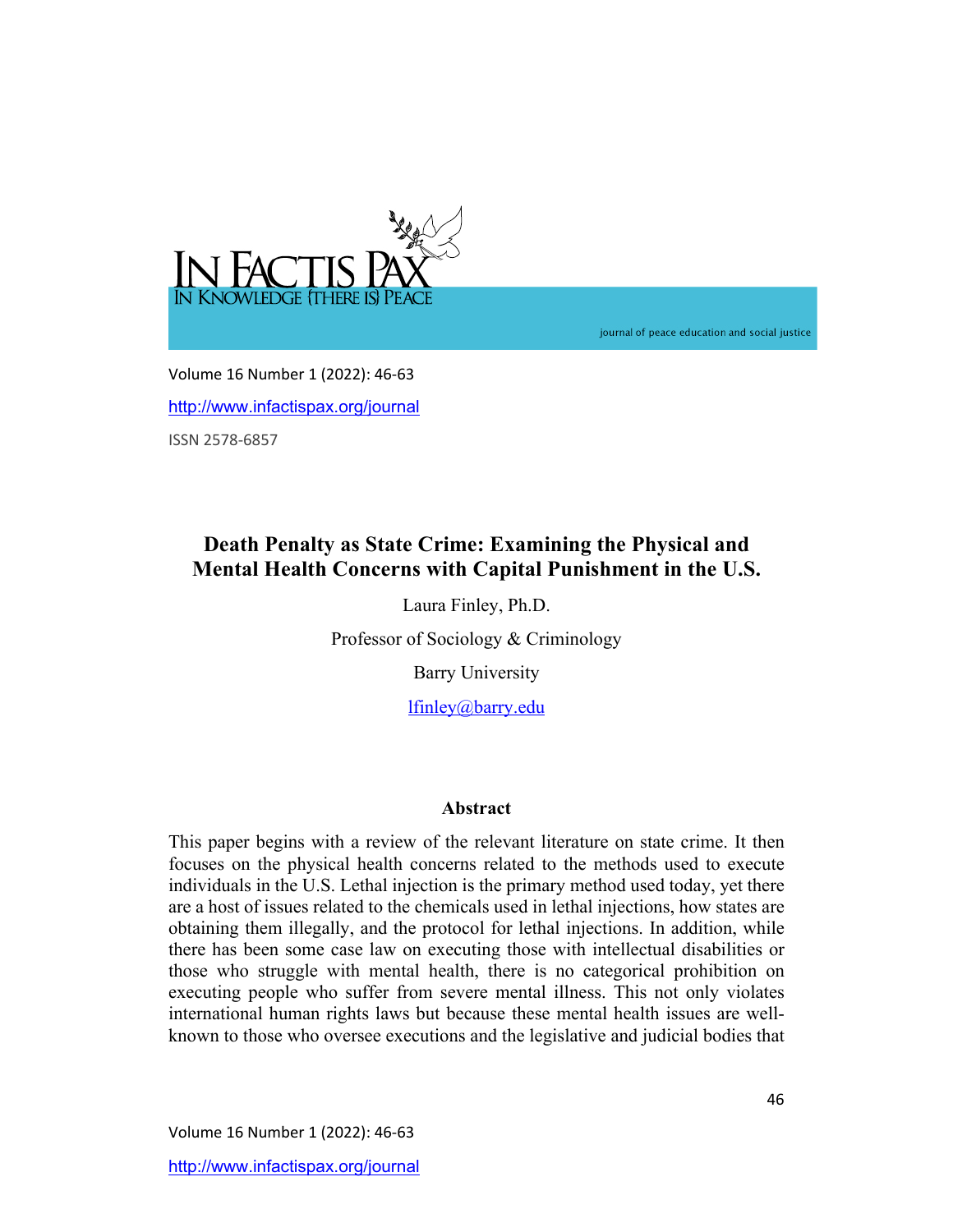authorize them, they can also be seen as crimes of the state. The paper concludes with a review of how abolitionist groups should proceed.

### **Introduction**

Although the remainder of the global North, or "developed," countries have abolished the death penalty, much of the U.S. still allows the antiquated practice. Yet the death penalty is rife with problems and has been since its inception (Amherst College, 2012). State and national lawmakers and courts have repeatedly admitted that these problems exist, yet capital punishment remains legal at the federal level and in 27 states. This form of punishment is not only inhumane but it is in stark contrast to several international human rights treaties to which the U.S. is party. As such, retention of the death penalty can be seen as a form of crime by the state. While arguments can be made about the death penalty as a whole, the focus here is on two specific issues: the continued use of torturous methods and the execution of people whose mental illness prevents them from fully understanding their actions, the courtroom processes, and the nature of their punishment. The state knowingly does both, in contravention of human rights.

This paper begins with a review of the relevant literature on state crime. It then focuses on the physical health concerns related to the methods used to execute individuals in the U.S. Lethal injection is the primary method used today, yet there are a host of issues related to the chemicals used in lethal injections, how states are obtaining them illegally, and the protocol for lethal injections. In addition, while there has been some case law on executing those with intellectual disabilities or who struggle with mental health, there is no categorical prohibition on executing people who suffer from severe mental illness. This not only violates international human rights laws but because these mental health issues are well-known to those who oversee executions and the legislative and judicial bodies that authorize them, they can also be seen as crimes of the state. The chapter concludes with a review of how abolitionist groups should proceed.

# **State Crime**

According to Rothe and Kauzlarich (2016), state crime is

"an act or omission of an action by actors within the state that results in violations of domestic and international law, human rights, or systematic or institutionalized harm of its or another state's population, done in the name of the state regardless whether there is or is not self-motivation or interests at play" (p. 102).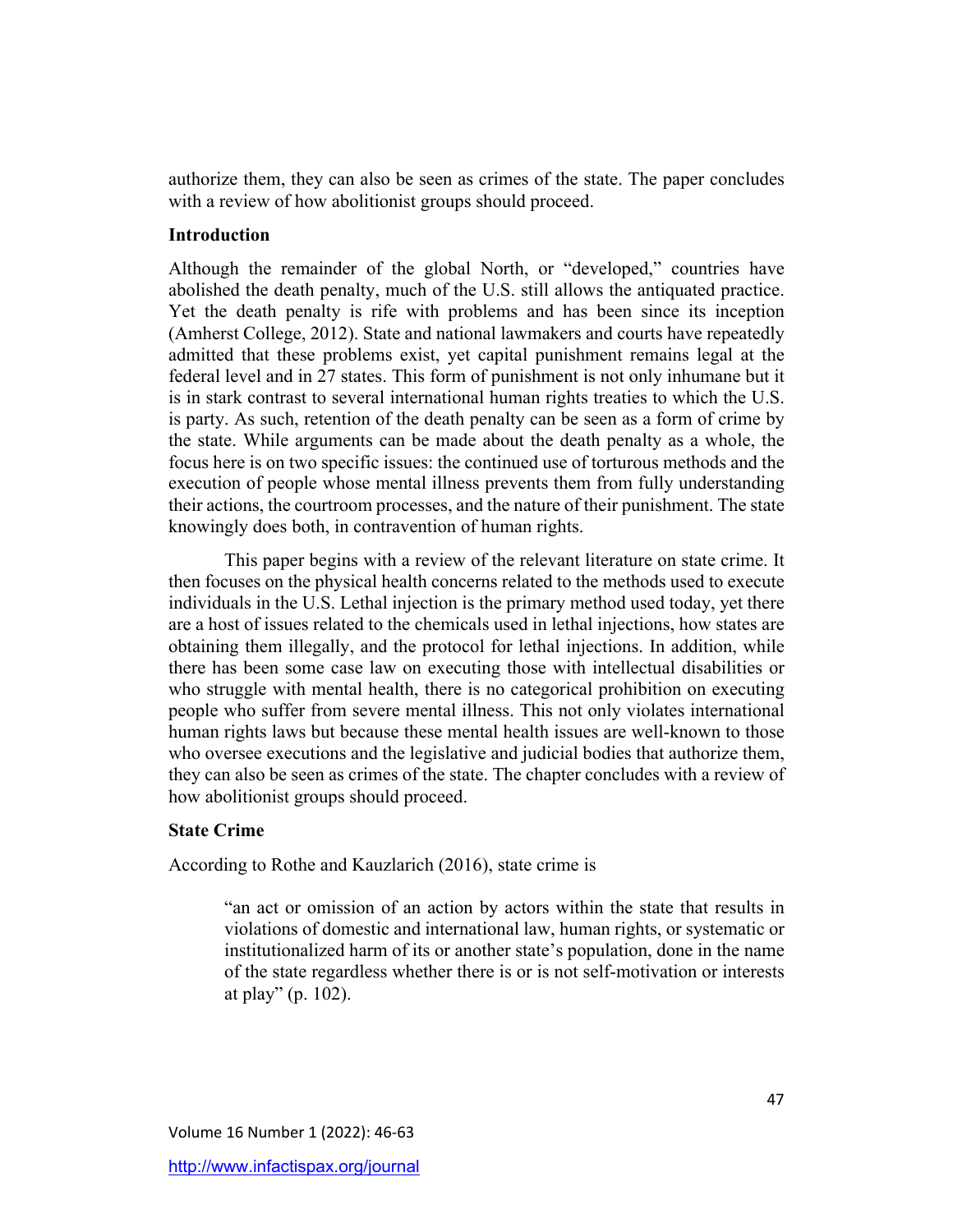Others use the term state-produced-harm rather than state crime, in recognition that there are certain policies and practices that may not be overtly illegal but perhaps should be, given the degree to which they are injurious (Tombs, 2018; Carlson, 2020). This is because it is the state itself that gets to determine what is illegal. As White (2008: 36) noted, "The authority vested in the State means that it has an intrinsic capacity to do harm." Faust and Kauzlarich (2008) applied this lens to explain harms committed, via action or omission, in the local, state and national response to Hurricane Katrina. Many others have reviewed state crime in terms of injurious policies and practices, for instance, the handling of domestic violence (Finley, 2017), sexual assault (Collins, 2015), and the use of torture (Hamm, 2007; Collard, 2018). A zemiological or harms focus helps highlight how leaders enact and maintain problematic practices (Rothe, 2020), as is the case with the US death penalty. Michalowski (2010) observed that state crime often causes outcomes that are analogous to those prohibited by criminal law. Murder is illegal; executions are murder, just those deemed justified by the state. But, as Iadicola and Shupe (1998) reminded us, violence is violence whether it is justified or unjustified, and who gets to determine which types of violence are justified and under what circumstances matters tremendously.

Ward (2014) observes that state crime is slow violence, in that it may occur out of sight or at least in ways that are rarely publicly acknowledged. Nixon (2011) explains that slow violence is "a violence of delayed destruction ... dispersed across time and space, an attritional violence that is typically not viewed as violence at all" (p. 2). This failure to recognize slow violence is accomplished through demonization of those it largely effects, inadequate education, and misinformation. Pain (2019) observes that "Central to the argument is that slow violence is often invisible, yet the scale of its brutality towards humanity is as great or greater than sudden and spectacular events such as natural hazards. This invisibility is both a manifestation of capitalism and in capitalism's interest, being difficult to identify and mobilize against" (p. 387). In the case of the death penalty, those most affected are the poor, people of color, and the mentally ill, as those are the groups most likely to land on death row (Long, 2020). These groups are already marginalized, and it is all too easy for people and politicians to support executions for these "criminals." Further, because executions are not public, the average citizen has no idea when one is occurring, the nature of the alleged offense, and the protocols of the actual death procedure. Many have no idea that other punishments are less costly, more effective as deterrents, less racially biased, and less likely to kill someone who was actually innocent. Many are unaware of court decisions that have determined specific issues related to the death penalty to be unconstitutional, even though the Supreme Court has not deemed it in itself to be so (only issuing a moratorium in 1973 due to the arbitrariness of the process of death sentences being assigned). As such, despite some strong movements toward abolition and continued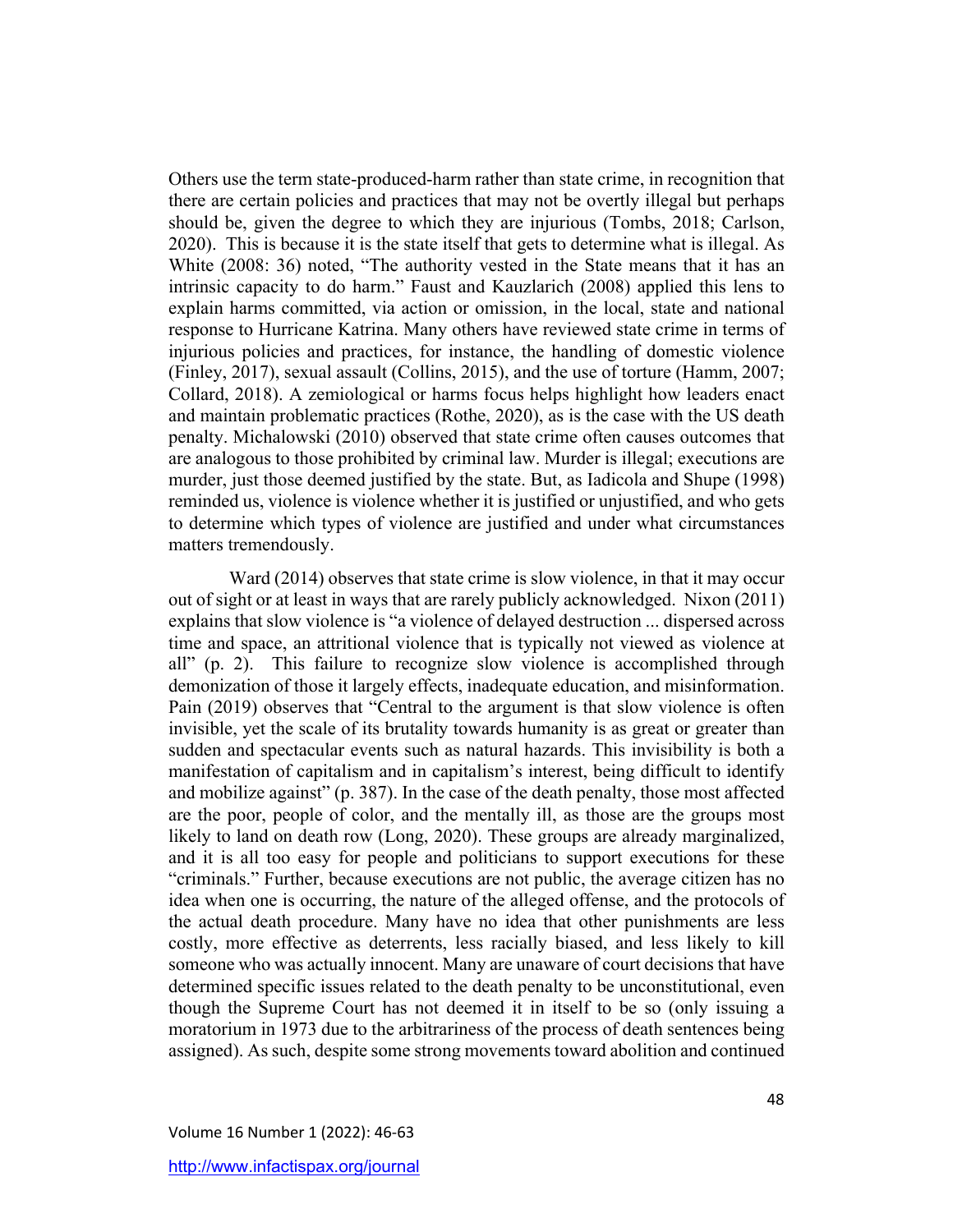support for it, much of the public still supports the death penalty over life without parole for the same offenders.

Most Americans are unfamiliar with the international human rights treaties that address the death penalty, despite the U.S. being party to them. Green and Ward argue that state crime should be defined as 'state organisational deviance involving the violation of human rights' (2000: 101), which is clearly the case in regard to the death penalty. The U.S. signed and ratified the International Convention on Civil and Political Rights. It has also signed and ratified the Convention Against Torture. Both of these, as written, call for serious limitations on the use of the death penalty, allowing only for executions in the most severe cases and in spirit, promoting abolition.

Much has been written about issues with the death penalty, including cost, deterrence, access to counsel, race, innocence and more. The next section focuses on two specific issues that demonstrate the willful ignorance of state leadership and the courts in maintaining the death penalty. First, that the primary method of execution being used today, lethal injection, is inhumane and illegal. Second, executions of people with severe mental illness are entirely inappropriate and deeply injurious, therefor are examples of state crime.

### **Methods of Execution**

One issue the state is entirely aware of with the death penalty is the problems with the methods used to execute. Lethal injection remains the most common method used and is listed as the primary means in every U.S. jurisdiction, yet it is the most fraught with error. A 2012 study by Amherst College Professor Austin Sarat and students reviewing 9,000 executions between 1900 and 2012 found that 3% had been botched. The study found that lethal injections were botched in 7.12% of cases, compared to 5.4% involving lethal gas, 3.12% hanging, and 1.92% electrocution. Sarat cited the case of Romell Broom in Ohio in September of 2009 as one recent example of a botched execution. Efforts to find a suitable vein through which prison officials could inject a lethal dose of drugs were terminated after more than two hours of trying. Broom repeatedly grimaced in pain throughout the excruciating process and even attempted, at points, to help his executioners find a vein. Finally, Ohio Governor Ted Strickland put a halt to the execution and ordered a one-week reprieve (Amherst College, 2012).

States are increasingly struggling to obtain the chemicals required for lethal injection. Since every country in Europe except Belarus has banned the death penalty, the European Union prohibits the export of products, including medicines, used for torture or in executions. The EU was a primary source for lethal injection drugs used in the U.S. Many U.S.-based pharmaceutical companies no longer wish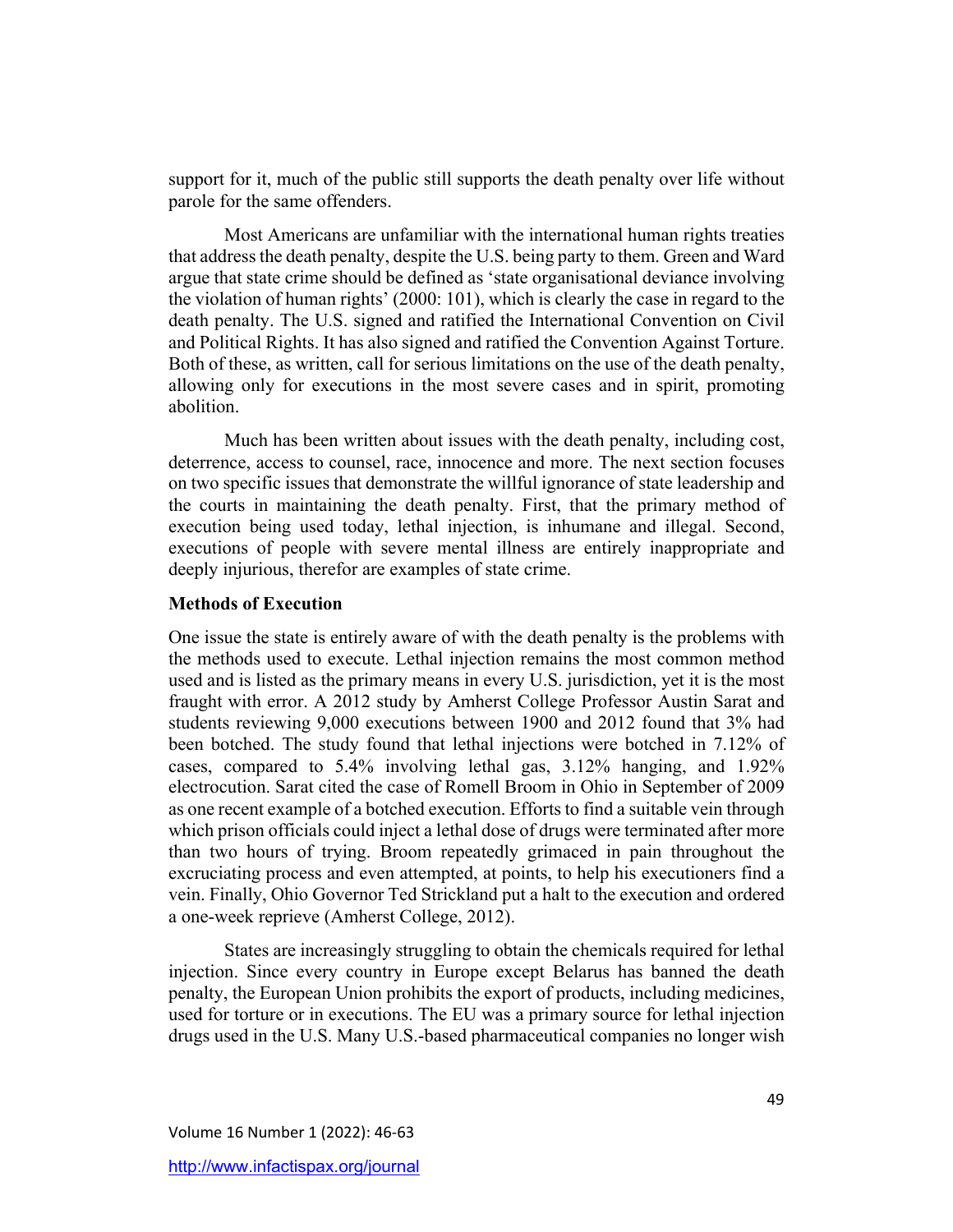to provide them for the purpose of execution. Since the early 2000s, Abbott Laboratories, which manufactures the barbiturate anesthetic thiopental (then the first substance used in the three-drug protocol), has objected to its use for lethal injections. While some have done so due to corporate policies regarding ethics and human rights, others are more inspired by the bad public relations that might result if people knew that their products were used for the death penalty. Major professional associations including the International Academy of Compounding Pharmacies and the American Pharmacists Association have adopted policies aimed at the discouragement of using drugs for lethal injection, as have many major medical bodies (Berger, 2020). As a result, states are turning to dubious sources or practices to obtain the drugs.

Some states have begun using compound pharmacies, which mix small batches of drugs for special order. This type of pharmacy has often been found to escape FDA evaluations for effectiveness and safety, meaning they are more likely to produce substances that could be dangerous or ineffective. For example, in 2015, the FDA and Oklahoma Board of Pharmacy found that an Oklahoma compounding pharmacy that had supplied execution drugs for Missouri had violated nearly two thousand state guidelines. Still other states have gone beyond compound pharmacies to obtain chemicals from overseas. Arizona, California, Georgia, South Carolina, Arkansas, and others purchased or tried to purchase thiopental from Dream Pharma, a sketchy vendor named Mehdi Alavi who ran Dream Pharma, which was operating out of a driving school in London. Nebraska attempted to purchase drugs from Harris Pharma, a salesman without a pharmaceutical background operating near Kolkata, India. The State even sent \$54,400 to this salesperson, even though the drugs were illegal to import and were never received. Nebraska had also ordered from a Mumbai, Kayem Pharmaceuticals, as did South Carolina (Stern, 2015). Another tactic was to switch to entirely different protocols for lethal injection. In Oklahoma, with sodium thiopental increasingly difficult to get and an execution scheduled for December 2010, officials decided they could no longer avoid finding a substitute. They settled on another powerful barbiturate that was more easily available: a short-term therapy for insomnia called pentobarbital, made in the U.S. by a Copenhagen-based company called Lundbeck. According to state officials, pentobarbital was ideal "for humane euthanasia in animals." This was just before the DEA began raiding prisons, as these illegal purchases essentially made them drug smugglers. It seized sodium thiopental from prisons in Georgia, Tennessee, Kentucky, South Carolina and Alabama (Stern, 2015). These different chemicals and protocols often resulted in botched executions. In 2014 alone, Arizona, Ohio, and Oklahoma badly botched executions using new protocols, and shortly thereafter these states halted executions (Berger, 2020).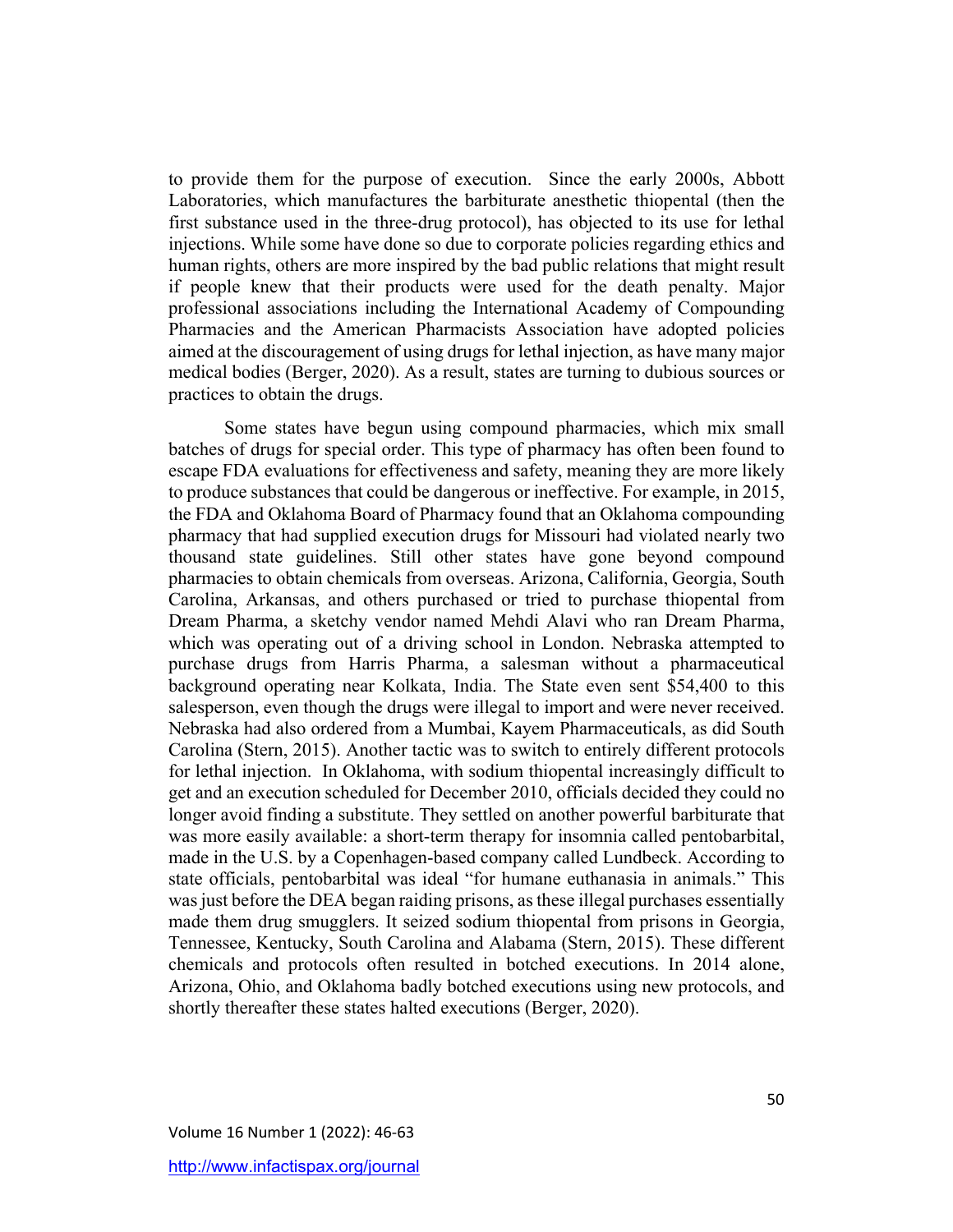Other states are being duplicitous with how and where they obtain their lethal injection drugs. Nebraska executed Carey Dean Moore in 2018 using drugs it obtained that violated the distribution policies of the company Fresenius Kabi. Before Moore's execution the company had sued Nebraska in federal court, alleging that the state had obtained its drugs through "improper or illegal means." Upon finding out that their products were being used for executions, Hikma Pharmaceuticals and Pfizer Inc also demanded that their drugs be returned. The state refused and despite a trial court decision requiring Nebraska disclose the records about its purchase, the state stalled until after Moore was executed. Scott Frakes, Director of Corrections for Nebraska, has asked the state to pass legislation permitting the information about execution drugs to be concealed, but the state has not done so and in fact, passed a bill in 2020 requiring greater transparency. Governor Ricketts vetoed the bill (Death Penalty Information Center, 2021b). Florida recently passed such a bill, which begs the question: What is going on that the public cannot know the source of your execution drugs? Despite deep budgetary woes and crumbling infrastructure, Arizona spent \$1.5 million in 2020 for 1,000 vials of the barbiturate pentobarbital from an unknown source. The invoice, which was heavily redacted when it was obtained by *The Guardian*, documents that the state ordered four to eight "unlabeled jars" to be shipped in "unmarked" packages to a location to be determined. Deborah Denno, a professor at Fordham University, explained, "States have switched from one drug to another, crossed state lines to get drugs, paid cash and failed to record the payments to keep the purchases secret. All of those actions are violations of state or federal laws, and all of them have ended up jacking up the price of the drugs." This was the third time Arizona had been found attempting to import lethal injection drugs from dubious overseas suppliers. Missouri obtained lethal-injection drugs illegally from an Oklahoma pharmacy, The Apothecary Shoppe, that was not licensed to practice in the state. To hide the state's business with the pharmacy, a Missouri corrections official traveled to Oklahoma at night with an envelope containing \$11,000 in cash to purchase the drugs. Later investigations by *BuzzFeed News* found that The Apothecary Shoppe had admitted to nearly 1,900 violations of state pharmacy regulations. Another pharmacy Missouri used to supply execution drugs had been deemed "high risk" by the FDA because of numerous safety violations (Death Penalty Information Center, 2021a).

In addition to difficulties with obtaining the drugs that are required to "humanely" execute someone by lethal injection, many states are struggling to assemble competent execution teams. Some have little medical expertise and have struggled to properly administer the drugs into someone's veins (Berger, 2020). This also increases the likelihood of botched executions.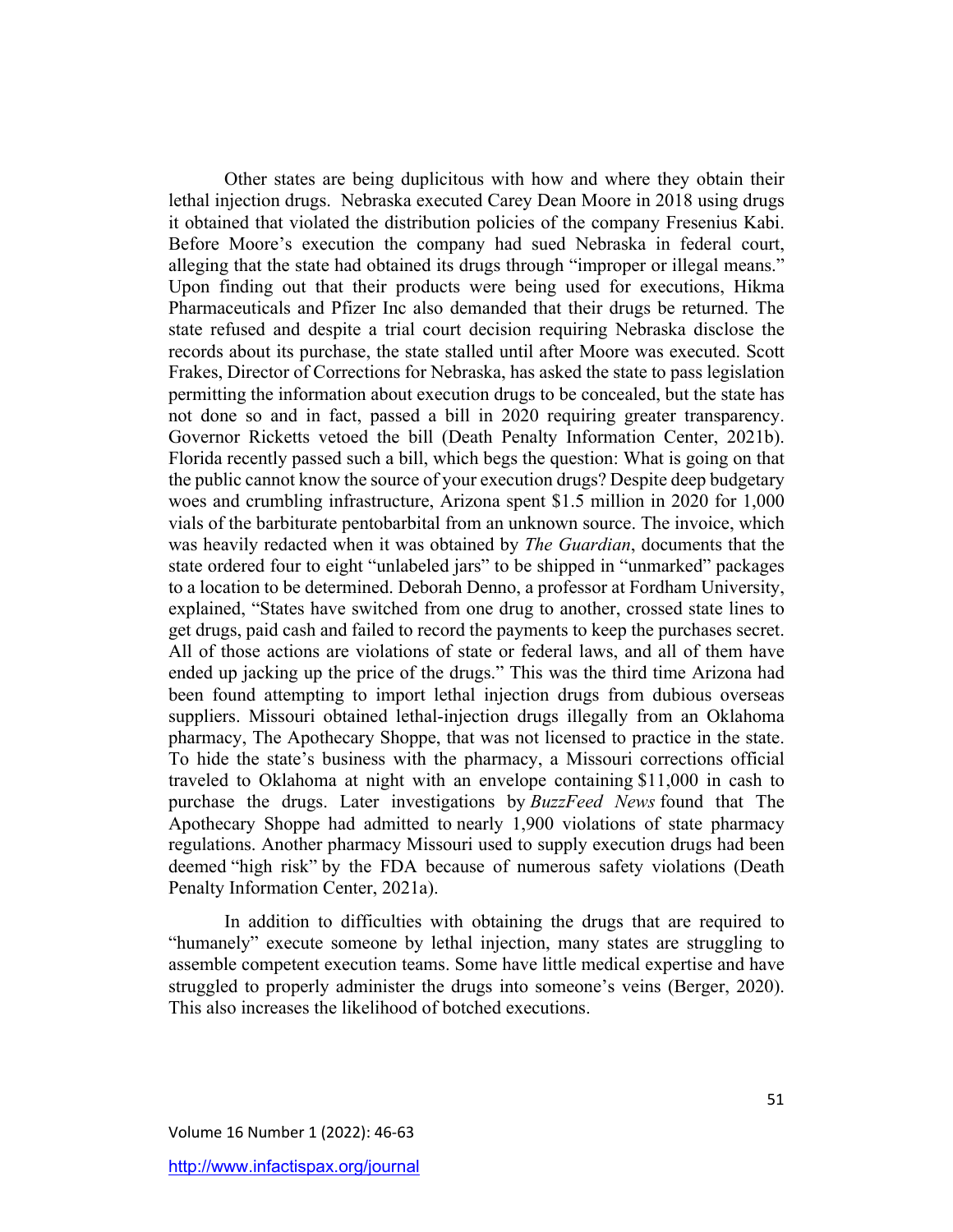"What many people don't realize, however, is that choosing the specific drugs and doses involves as much guesswork as expertise. In many cases, the person responsible for selecting the drugs has no medical training. Sometimes that person is a lawyer—a state attorney general or an attorney for the prison. These officials base their confidence that a certain drug will work largely on the fact that it has seemed to work in the past. So naturally, they prefer not to experiment with new drugs. In recent years, however, they have been forced to do so" (Stern, 2015).

The case of Clayton Lockett is illustrative of the problem when administrators experiment with lethal injection drugs and utilize undertrained personnel. It also highlights the fact that officials are aware there could be problems and tend to proceed, regardless. Two months prior to Lockett's execution, Oklahoma officials had planned to get pentobarbital from a compounding pharmacy. The supplier backed out after compounding pharmacies came under pressure to stop selling the drug for lethal injections, so Oklahoma Department of Corrections officials had to scramble to find a substitute. Leading the efforts was Mike Oakley, the general counsel for the Oklahoma Department of Corrections, who had no medical training no expertise in the area. Oakley found it difficult to get people to advise him, eventually turning to Florida. Florida had used a sedative called midazolam to execute William Happ in October 2013. Happ remained alert far deeper into his execution than those who were given sodium thiopental or pentobarbital, although it was unclear he was in pain. However, Ohio used the same drug a few months later to execute Dennis McGuire, who witnesses said "snorted, heaved, clenched one of his fists, and gasped for air."

Oakley decided Oklahoma would use midazolam as officials in Ohio convinced him that McGuire's struggles were sensationalized by the media and because it was easy to obtain, not because he had evidence that it was effective. Oakley retired shortly after, before Lockett's execution. Lockett's attorneys tried to appeal to the Supreme Court, arguing that Oklahoma's secrecy law denied Lockett and Michael Lee Wilson access to the courts and as such was unconstitutional. The court declined to hear the case. The case bounced around other courts and in the interim, Locket and Wilson got temporary stays while the state scrambled to get the drugs. Meanwhile, one judge ruled that Oklahoma's secrecy law was unconstitutional, which the state appealed. The Oklahoma Supreme Court issued a stay. Eventually, Governor Mary Fallen announced that she did not recognize the state Supreme Court's stay and proclaimed that both Lockett and Wilson would be executed on the same day, April 29, 2014 (Stern, 2015).

On the execution day, the paramedic who oversaw the process had never administered midazolam. Other things were wrong as well: the saline was packed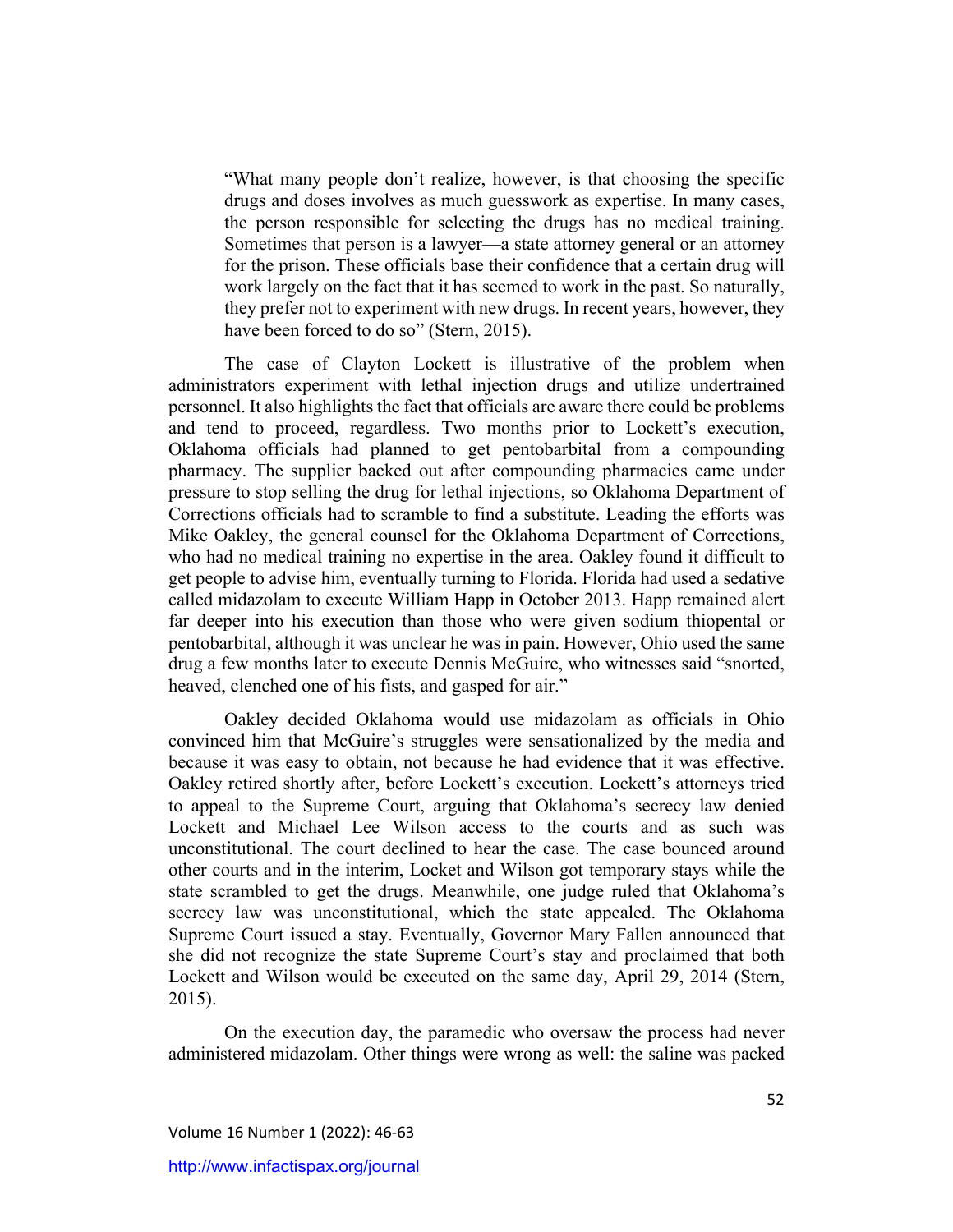in bags, not syringes, the tubing for the IV was the wrong kind. She had also never executed two people in one night, although most no one has. She forgot to tape down the IV, so it slipped out and she had to readjust it, which made Lockett's arm bleed. When she did so it did not work, so she tried another vein with no success. She knew that protocol was if you could not find a vein in three tries you had to ask for help, so she contacted Johnny Zellmer, who was a last-minute substitute who had only previously been involved in one execution and that was to check his consciousness and pronounced the time of death. Zellmer struggled with the more active participation required of him in this case. When the paramedic noted a bulging vein in Lockett's neck, she requested that Zellmer give her needle for the jugular. This is atypical, as IVs in the neck are painful and difficult to place. Indeed, Zellmer struggled to insert the IV in Lockett's neck while the paramedic proceeded to try to stick him three more times in the arm to no avail. When the needle did go into Lockett's neck it appeared to go all the way through the vein, so Zellmer tried subclavian line, in a vein running beneath Lockett's collarbone while the paramedic jabbed him twice in the right foot. Still without success, they decided to try to insert the IV into Lockett's femoral vein in his groin. He had now been stuck more than a dozen times and was clearly in pain. They did not have a long enough needle for insertion into the far deeper femoral vein, so decided to use an IO infusion needle, which is, "in effect, a power drill, used to bore a hole through bone and into the marrow, and therefore doesn't require finding a vein." But they did not even have that, so Zellmer determined that they'd make it work with a shorter needle and now, thirty minutes later, finally had the IV inserted. Saline should have been flowing through it regularly but only did so when the IV was propped up, a sign to re-start that the paramedic ignored. Although two IVs are usually used for a lethal injection, given their troubles so far the pair decided to use just one (Stern, 2015).

When they dislodged the midazolam, the IV dislodged and the sedative was pumped not into his vein but directly into his tissue. Some would go into his bloodstream but not as much as should be, making it less effective as a sedative. Lockett was alert and looking around after five minutes, so they waited another two when Zellmer said he was unconscious and the paralytic vecuronium bromide was administered. This is intended to block the signals the nervous system sends to the muscles, including the message to breathe. "An incompletely sedated person under a paralytic might look serene, because his face muscles are paralyzed. But he's suffocating: when he tries to expand his chest and draw breath, nothing happens. The Animal Welfare Act has banned the use of paralytics without anesthesia in the euthanasia of animals." Noting that the plunger was hard to depress, one of Lockett's executioners pushed harder. They then administered the third drug, potassium chloride, which was supposed to stop his heart. It did not. Lockett was witnessed moving, kicking his right leg, and breathing heavily. He clenched his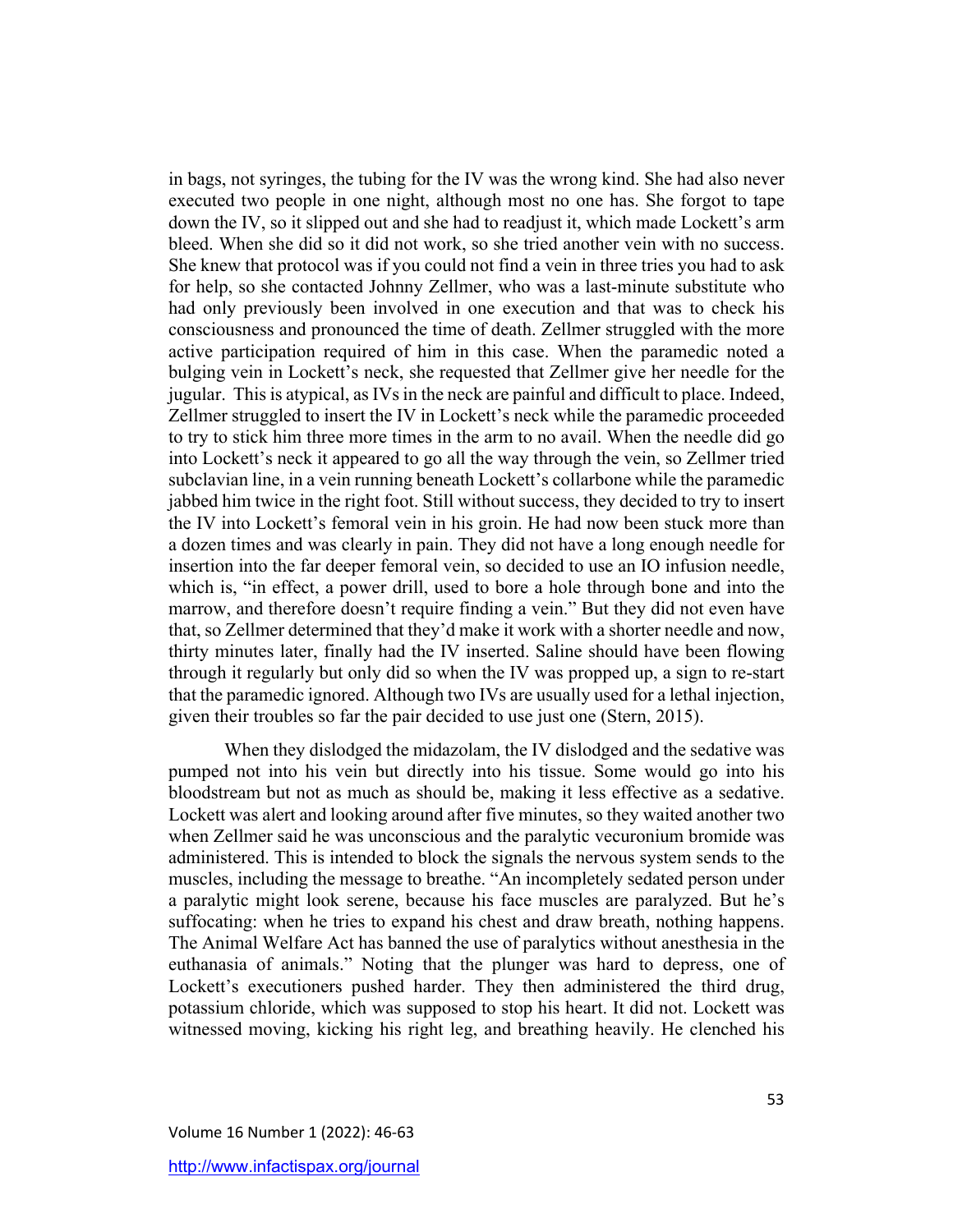teeth, his head rolled back, and he tried to speak. Lockett lurched violently against the restraints, writhing as if to free himself (Stern, 2015).

Zellmer finally decided it was enough and removed the sheet that was on top of Lockett's body, only to find a tennis ball size protrusion on his groin. There was also blood and other liquids pooled around his groin. Zellmer jammed another IV in Lockett's left femoral and blood squirted all over, including on the doctor. He had hit an artery. Lockett continued to moan. While the warden and others scrambled to figure out what to do, Lockett lay there slowly and agonizingly dying (Stern, 2015). Despite the scandalous and inhumane way that Lockett died, Arizona proceeded to use midazolam to execute an inmate months later. Joseph Wood took nearly two hours to die and was gasping throughout the process (Stern, 2015). Thus, the state was fully aware that they could be torturing another person and elected to do so.

The Supreme Court has set a standard for what is an "acceptable" level of pain that someone can endure during an execution for it to be constitutional. That threshold is not consistent with international law and allows the state to torture inmates under legal cover. In Missouri, Russell Bucklew, had a rare medical condition, cavernous hemangioma, which causes blood-filled tumors to grow throughout his head, neck, and throat. They were too fragile to remove through surgery and thus his attorneys argued that executing him using nitrogen hypoxia would mean they could erupt and die and Bucklew might drown in his own blood. Bucklew filed a lawsuit in 2015 to ask Missouri to execute him using a different method. The five conservative justices on the court ruled that he hadn't met their high threshold for challenging execution methods. Justice Neil Gorsuch wrote the opinion for the court, stating that the Eighth Amendment "does not guarantee a prisoner a painless death—something that, of course, isn't guaranteed to many people, including most victims of capital crimes." The Court's four liberal justices dissented and accused their colleagues of denying Bucklew's constitutional rights. Justice Sonia Sotomayor wrote, "There are higher values than ensuring that executions run on time. If a death sentence or the manner in which it is carried out violates the Constitution, that stain can never come out." Justice Stephen Breyer added, "Bucklew has provided evidence of a serious risk that his execution will be excruciating and grotesque. The majority holds that the State may execute him anyway" (Ford, 2019). Ford (2019) wrote, "In deciding that Bucklew had no right to an alternative method of execution, the majority does what it increasingly feels like it must do: mangle facts and precedent to keep the machinery of state-sanctioned death rolling."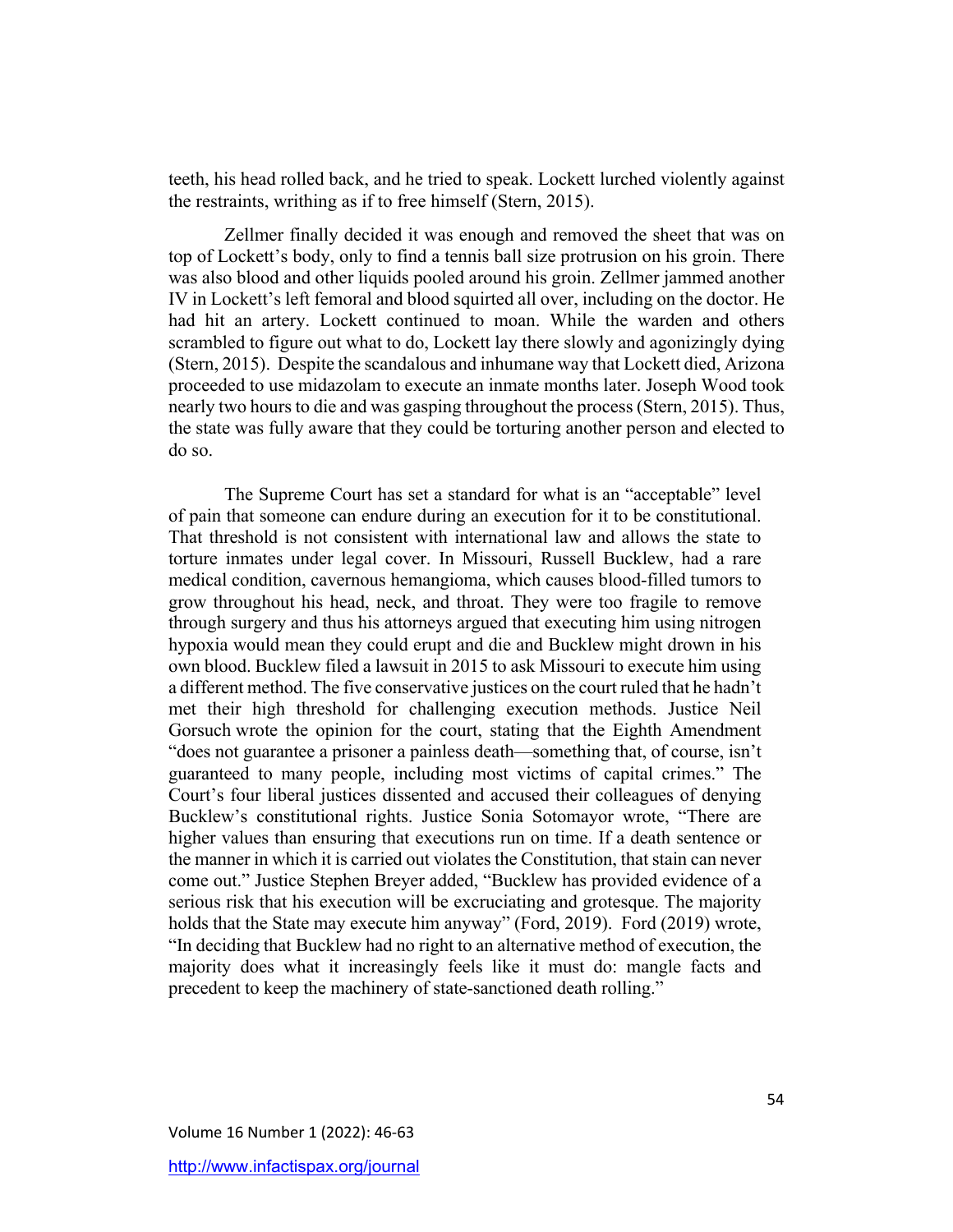Another approach to address the limited supply of lethal injection drugs is to use other methods of execution. Arizona announced it would be conducting executions by lethal gas and as of late May 2021, had already spent several thousand dollars to purchase hydrogen cyanide. This is the same gas, under the trade name Zyklon B, that was used at the Nazi concentration camp Auschwitz and others to kill more than one million people. Arizona officials claim they have "refurbished" their gas chamber. Besides sounding like it's a rental property, this pronouncement sanitizes what happened the last time the state used this method of execution. Walter LaGrand, a German national, was sentenced to death for a 1982 bungled armed bank robbery in which a man was killed. An eyewitness account, published in the *Tucson Citizen* in 1999, said he displayed "agonizing choking and gagging" and took 18 minutes to die. "The witness room fell silent as a mist of gas rose, much like steam in a shower, and Walter LaGrand became enveloped in a cloud of cyanide vapor. He began coughing violently – three or four loud hacks – and made a gagging sound before falling forward." Of course, the other choice for an inmate in Arizona facing execution is lethal injection, and the last of those involved Joseph Wood, who took nearly two hours to die after an experimental cocktail of drugs (Pilkington, 2021). Similarly, Alabama is looking to employ nitrogen gas and South Carolina passed a law authorizing the firing squad as an alternative to lethal injection, given the shortages of drugs for executions.

In the early 2000s, anesthesiologists began suspecting that some inmates were awake but paralyzed during their execution. David Lubarsky, an anesthesiologist at the University of Miami, reviewed the postmortem records of 49 executed patients and determined that almost half of them may have been conscious during lethal injection. It is likely, then, that they were in excruciating pain as the final drug was administered (Sanburn, 2014). Despite such research, states have persisted in lethal injections. Justice John Paul Stevens, in his dissent *in Roper v. Simmons* (2005), acknowledged the culpability of the state.

"[O]ur experience during the past three decades has demonstrated that delays in state-sponsored killings are inescapable and that executing defendants after such delays is unacceptably cruel. This inevitable cruelty, coupled with the diminished justification for carrying out an execution after the lapse of so much time, reinforces my opinion that contemporary decisions 'to retain the death penalty as a part of our law are the product of habit and inattention rather than an acceptable deliberative process" (Death Penalty Information Center, N.D.)

#### **Executing the Severely Mentally Ill**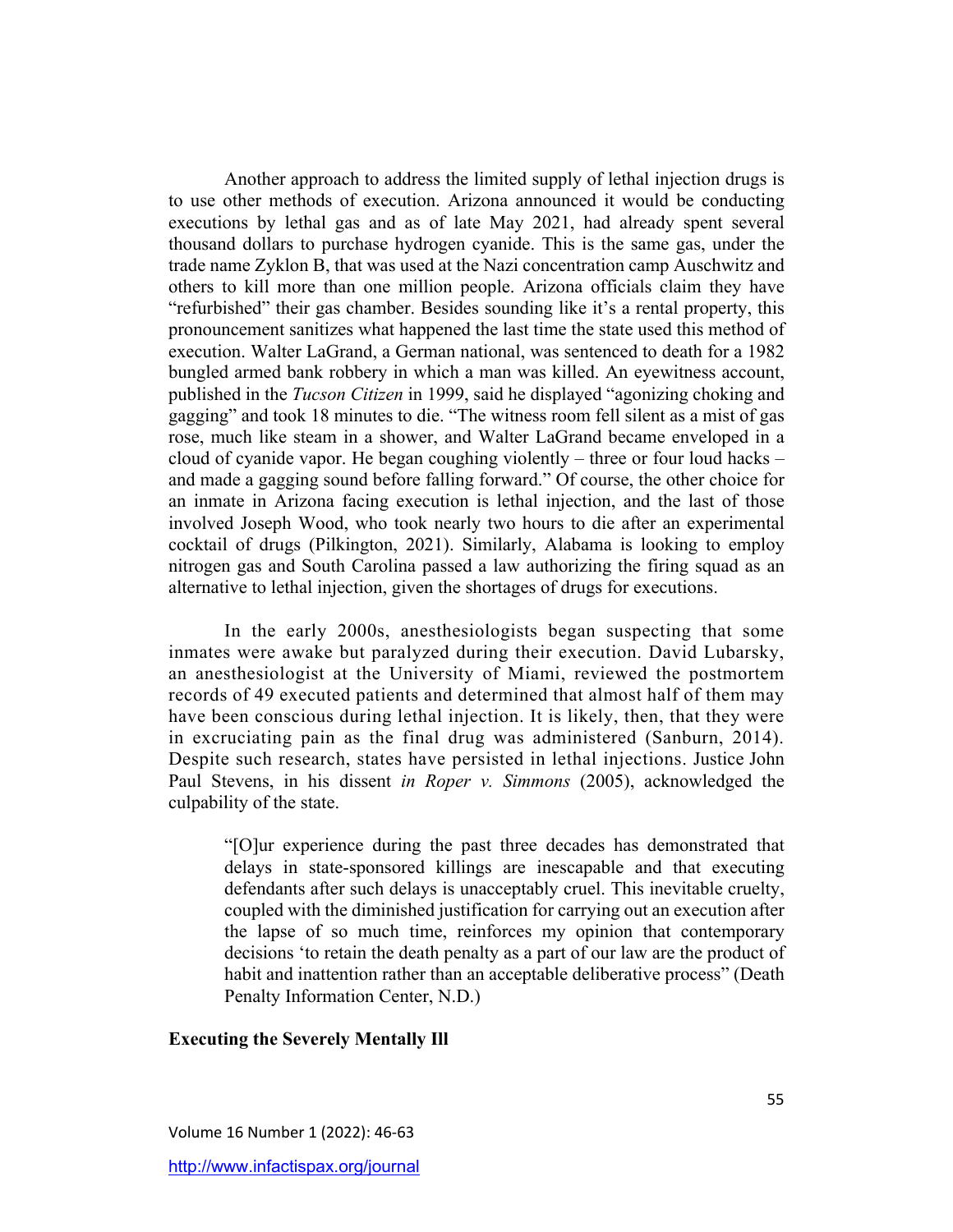While the U.S Supreme Court has said that mental illness makes a defendant less morally culpable and that is must be considered in determining whether a death sentence is appropriate, it has yet to categorically prohibit the practice for those with severe mental illness. This is despite the recommendation by major medical bodies, including the American Psychiatric Association and the American Bar Association, among others. Mental illness affects the individual's understanding of the court procedure, their ability to cooperate with their attorney or to represent themselves, and jury members' perception of their threat to society. While the Supreme Court has determined that mentally incompetent people cannot be tried, is rare that a defendant facing a death sentence is actually considered mentally incompetent. Further, while a person who has become incompetent while on death row is not to be executed, per Supreme Court precedent, this has happened many times. The following cases are illustrative that the state has been aware that they will be executing someone who is obviously incapable of participating or understanding and chose to do it any way.

Cecil Clayton was executed on March 17, 2015, in Missouri. He had an IQ of just 71, which makes him only one point above what is deemed mentally retarded. That one point would have spared his life, as the Supreme Court ruled in *Atkins v. Virginia* (2002) that it was unconstitutional to execute persons who are mentally retarded. In addition, Clayton suffered from dementia and was missing approximately 20% of his frontal lobe due to an accident. That part of the brain affects impulse control, problem-solving and social behavior and it was after the accident that Clayton began acting violently. He developed severe paranoia and checked himself into a mental hospital, and Dr. Douglas Stevens, the psychiatrist who examined Clayton in 1983 concluded, "There is presently no way that this man could be expected to function in the world of work. Were he pushed to do so he would become a danger both to himself and to others. He has had both suicidal and homicidal impulses, so far controlled, though under pressure they would be expected to exacerbate." Six other psychiatrists determined that Clayton did not understand that he would be executed or the reasons for it. Despite this, he was denied a competency hearing before a judge (Williams, 2015).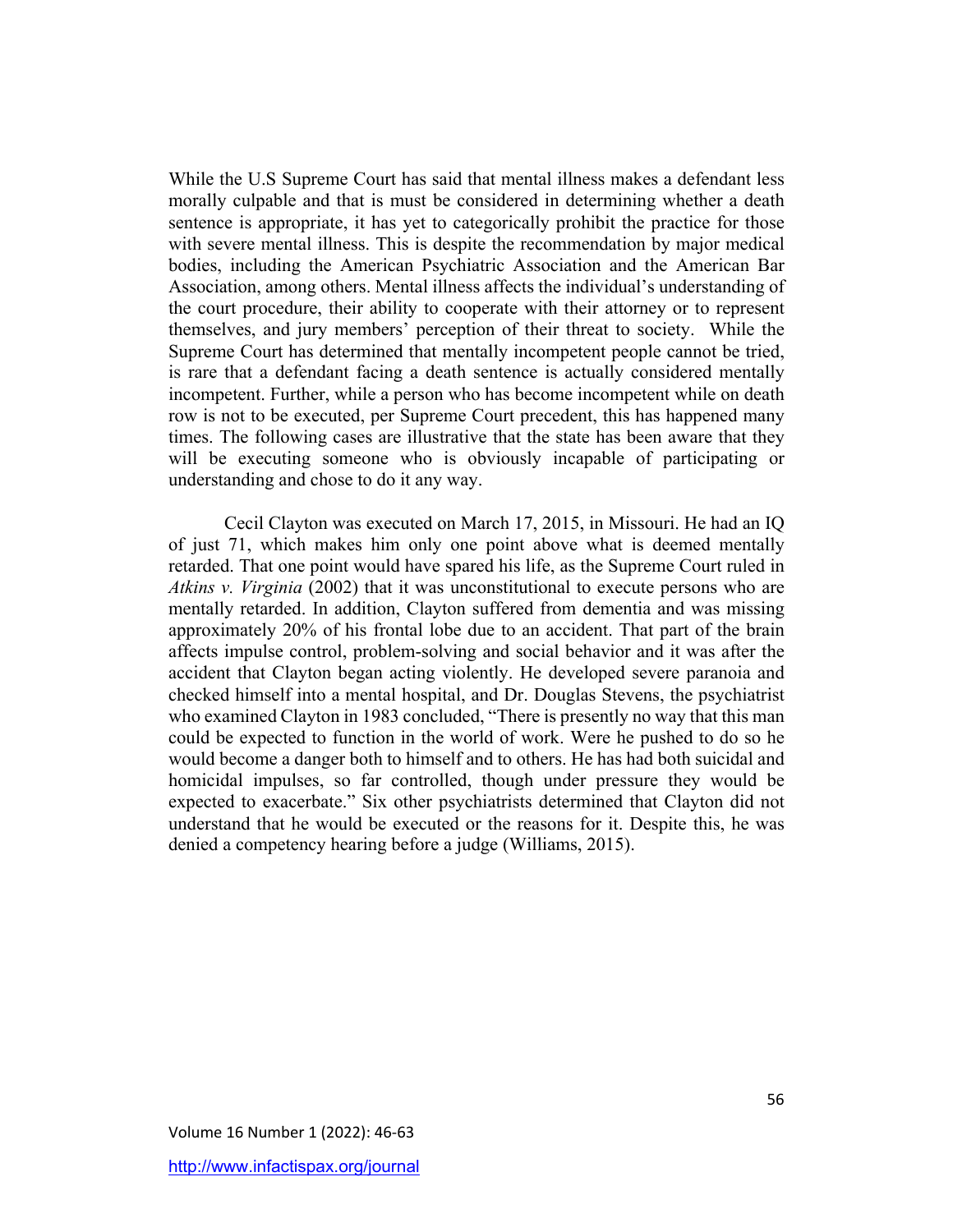Florida executed John Ferguson on August 5, 2013. Ferguson had welldocumented mental illness going back to 1965, when he first suffered from visual hallucinations. He was admitted to several mental institutions and had been diagnosed as paranoid schizophrenic, delusional and aggressive. When he was 21, Ferguson was shot in the head by a police officer. Like Clayton, a psychiatrist said in 1975 that he was "dangerous and cannot be released under any circumstances." He was, however, released less than a year later. Ferguson had no understanding of what was going to happen to him, repeatedly stating that he believed he was the "Prince of God" and was being executed so he could save the world. He had previously been found not guilty of crimes by reason of insanity (Lush, 2013).

Perhaps the most obvious case in which the state was well aware that an individual's mental illness prevented him from understanding what was happening yet sentenced him to death any way is that of Scott Pannetti. Pannetti was diagnosed as having schizophrenia and had been hospitalized fourteen times in mental health facilities for it and for severe bipolar disorder. His first wife divorced him because he was obsessed with the idea that the devil lived in their home and was having hallucinations. There is evidence that at the time he shot his parents-in-law to death in 1992 Pannetti was psychotic. He was likely not competent to stand trial when he did, yet he was even allowed to represent himself. During his trial, which has been called a "joke," "farce" and 'a mockery," Pannetti dressed as a cowboy and rambled nonsensically, claiming he was possessed by "Sarge," which was an auditory hallucination. After the jury rejected his plea of not guilty by reason of insanity in just two hours, Pannetti moved to the sentencing phase of the process but offered no mitigating circumstances because he did not know what that meant (Amnesty International, 2004).

The Supreme Court has previously ruled, in *Ford v. Wainwright* (1986), that it is unconstitutional to execute someone who does not understand the reason for or reality of their punishment. These cases clearly demonstrate that the Court's ruling has frequently been ignored, in violation of the Constitution as well as international human rights law. The UN Commission on Human Rights has called on countries that retain the death penalty to cease using it against anyone suffering from a mental disorder (Amnesty International, 2004).

#### **Conclusion**

It is clear that in the U.S officials are aware of the physical and mental health problems with respect to the death penalty. Efforts to illegally obtain lethal injection drugs are in obvious violation of not just state and federal law, but also international human rights law. Several Supreme Court Justices, include Stephen Breyer and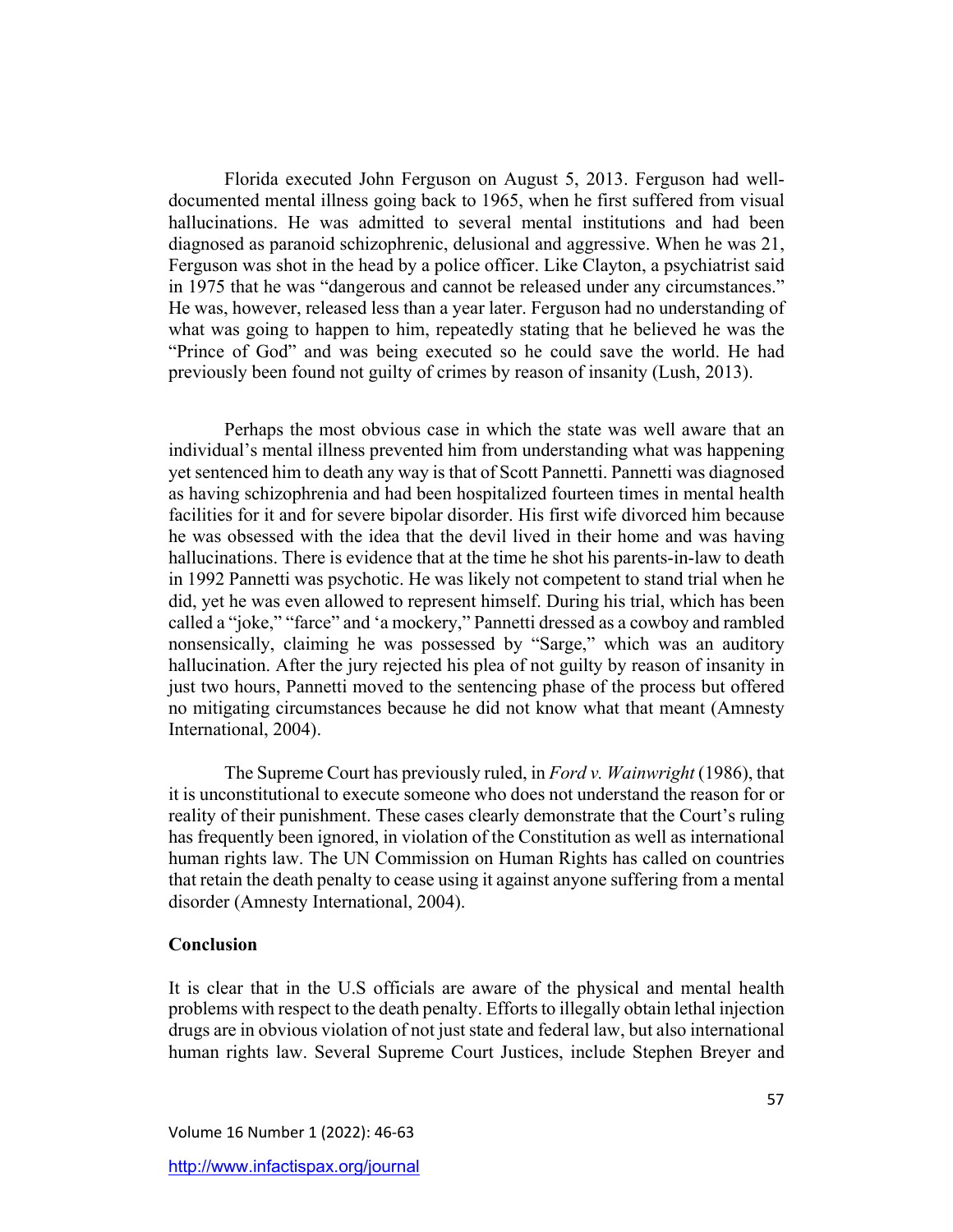former Justice Ruth Bader Ginsburg, acknowledged that international law should guide decisions about the death penalty and that retaining it is inconsistent with human rights treaties (Death Penalty Information Center, N.D.). Change may be afoot, however. In August 2021, a federal judge in Oklahoma City ruled that a lawsuit challenging the state's lethal injection protocol can proceed. A moratorium on executions had been in place for six years while the state figured out which chemicals it would use. Oklahoma had planned on resuming executions using three drugs, midazolam, vecuronium bromide and potassium chloride. The death row inmates who filed the suit had proposed that they be executed via different drug combinations or by firing squad. Yet the judge stopped short of approving all the inmate's requests, including a right to know more about the drugs used for lethal injection and that the proposed lethal injection protocol made them guinea pigs for human experimentation (Murphy, 2021).

. Similarly, that states are still putting to death people who are severely mentally ill is cruel and inhumane and is counter to UN recommendations, the U.S. Constitution, and the advice of many major medical bodies. Although prisons are far from wonderful places and prison reform is desperately needed, while that reform is in progress life without parole is a viable alternative to the death penalty. That punishment will never have the state killing someone in horrific fashion, with them taking 45 minutes or longer to die. It does not require dubious maneuvering in order to happen. Utilizing mental health facilities for those who committed crimes while severely mentally ill is the only fair and humane strategy. Dr. Joe Thornton, a psychiatrist and former death row medical director, noted that 18% of people on death row are veterans and their violent behavior commenced after their service. Thornton recommends greater utilization of drug and veteran courts and additional services for veterans with mental health issues (Vasilinda, 2021). Several states have introduced bills to prohibit the execution of those suffering from severe mental illness which would help with that issue but is only one step. Abolitionists are also concerned that such bills might leave people the impression that the death penalty is fixable. It simply is not.

Abolishing the death penalty at the federal level and in all states would ensure that this state-sanctioned murder no longer occurs. UN Secretary-General Antonio Guterres stated, "The death penalty has no place in the 21st century." The Office of the High Commissioner for Human Rights lobbies for the universal abolition of the death penalty, and former Secretary General of the UN, Ban Ki Moon expressed in 2012, "The right to life is the most fundamental of all human rights. … The taking of life is too absolute, too irreversible, for one human being to inflict it on another, even when backed by legal process" (Kim, 2016). United Nations human rights experts have called on President Joe Biden to take action to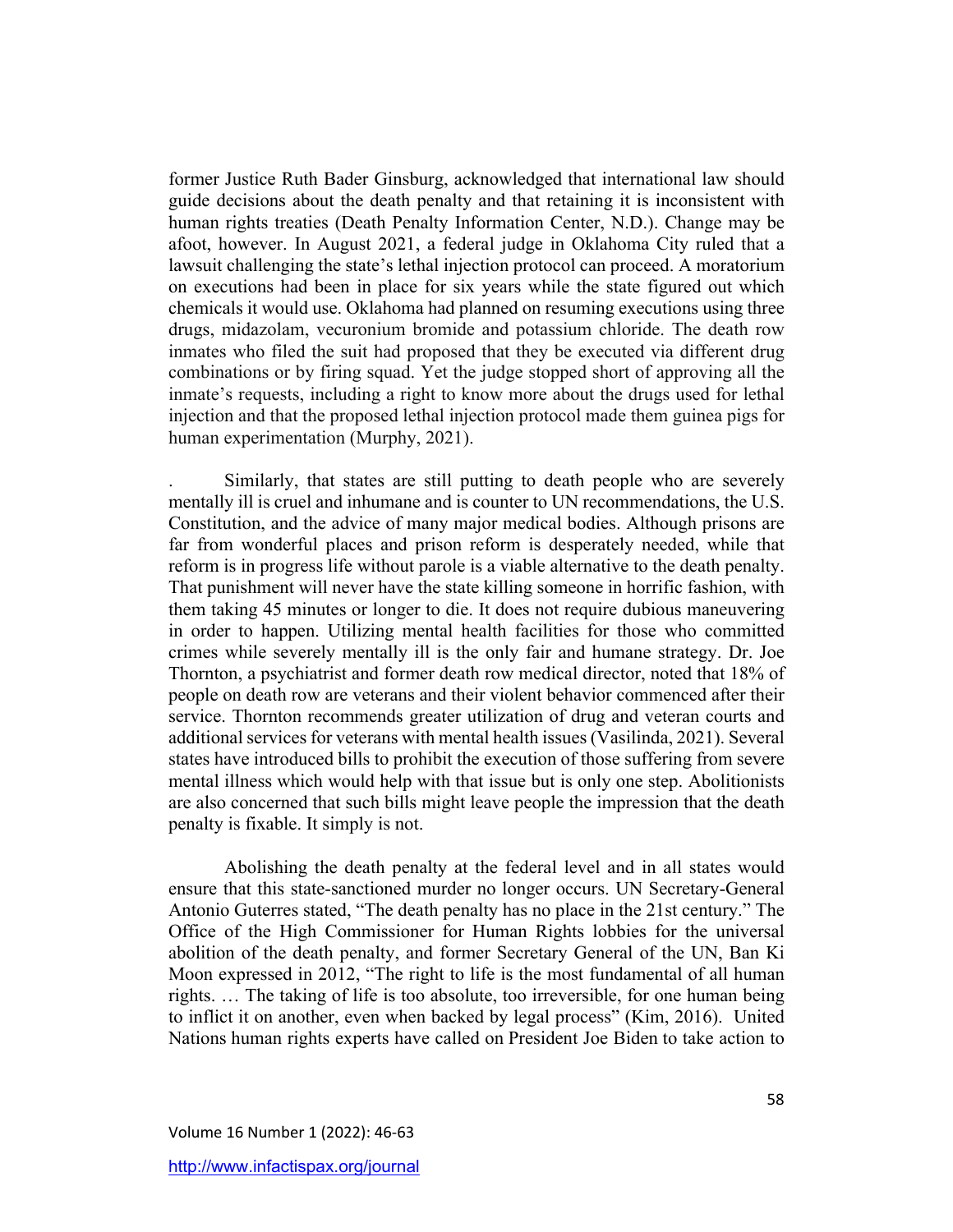end the death penalty in the U.S., describing capital punishment as an "inherently flawed" and "abhorrent practice" (United Nations Office of the High Commissioner, N.D.). A statement issued from the Office of the UN High Commissioner on Human Rights on March 11, 2021 implored President Biden to abolish the death penalty, saying the death penalty "serves no deterrent value and cannot be reconciled with the right to life." The group also acknowledged that executions in the U.S. "have repeatedly resulted in degrading spectacles" (Death Penalty Information Center, 2021c).

Yet the U.S. has repeatedly shown that it ignores international human rights law when it wishes. For example, when ratifying the ICCPR, the U.S issued reservations to the part of it that prohibited executing juveniles simply because the country still wanted to do that. The U.S. was one of only three countries that made reservations to Article 6, and they have been roundly criticized in international forums and eleven countries issued formal objections. The U.S. Reservation specifies that the state be allowed to murder whomever it pleases. The United States reserves the right, subject to its Constitutional constraints, to impose capital punishment on any person (other than a pregnant woman) duly convicted under existing or future laws permitting (Dieter, N.D.).

Abolition movements should be using every means possible to publicize these and other issues with the death penalty. Studies have shown that people who are more fearful of crime are more supportive of the death penalty (Kort-Butler & Ray, 2019). Perhaps if people knew that the State is knowingly engaging in illegal and injurious behavior when it comes to lethal injections and inhumane treatment of those who are not mentally capable of understanding their actions and the consequences of them, they'd be less inclined to support the death penalty. Globally, framing the death penalty as a human rights issue has been effective as a tool for abolition (Kim, 2016). Awareness has already resulted in decreased support and the abolition of the death penalty in many states (Lambert, Camp, Clarke & Jiang, 2011), including, most recently, the first Southern state to abolish, Virginia. As a Presidential candidate, Biden pledged to "work to pass legislation to eliminate the death penalty at the federal level and incentivize states to follow the federal government's example." Abolitionists should pressure the administration to follow through on this promise.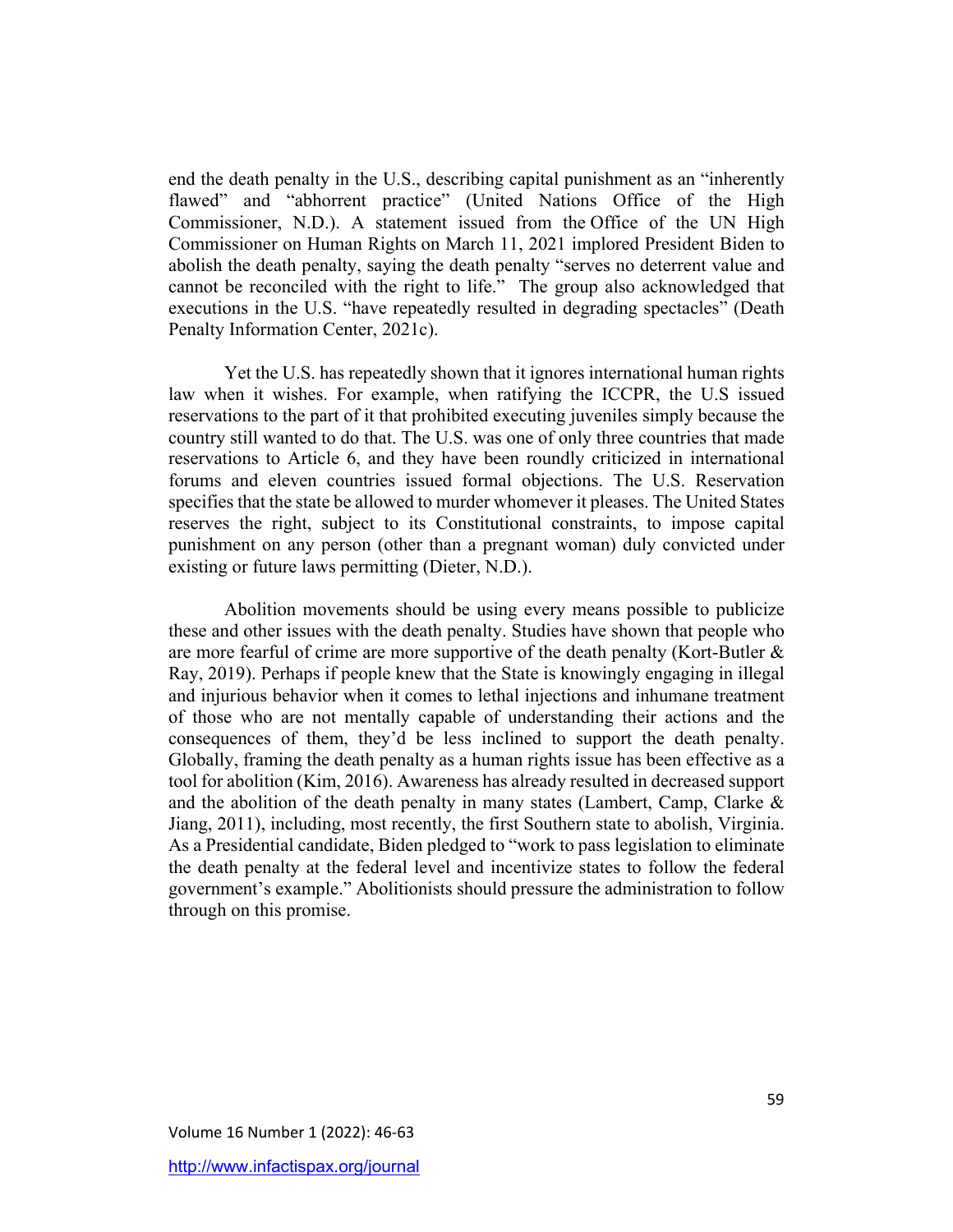#### **References**

- Amherst College. (2012, May 29). Three percent of U.S. executions since 1900 were botched, study finds. *Science Daily*. Retrieved June 14, 2021 from https://www.sciencedaily.com/releases/2012/05/120529133458.htm
- Amnesty International. (2004). United States of America: Where is the compassion? Retrieved August 9, 2021 from https://www.amnesty.org/en/documents/AMR51/011/2004/en/
- Berger, E. (2020).Courts, culture and the lethal injection stalemate. *William & Mary Law Review, 62*(1), 1-81.
- Collins, V. (2016). *State crime, women and gender.* Routledge.
- Collard, M. (2019). *Torture as state crime: A criminological analysis of the transnational institutional torturer.* Routledge.
- Death Penalty Information Center. (2021a). Arizona DoC paid \$1.5 million for execution drugs while facing a budget crisis. Retrieved June 14, 201 from https://deathpenaltyinfo.org/news/arizona-doc-paid-1-5-million-forexecution-drugs-while-facing-a-budget-shortfall
- Death Penalty Information Center. (2021b). In 'netherworld' between law and reality, Nebraska prosecutors continue pursuit of death penalty. Retrieved June 14, 2021 from https://deathpenaltyinfo.org/news/in-netherworldbetween-law-and-reality-nebraska-prosecutors-continue-pursuit-of-deathpenalty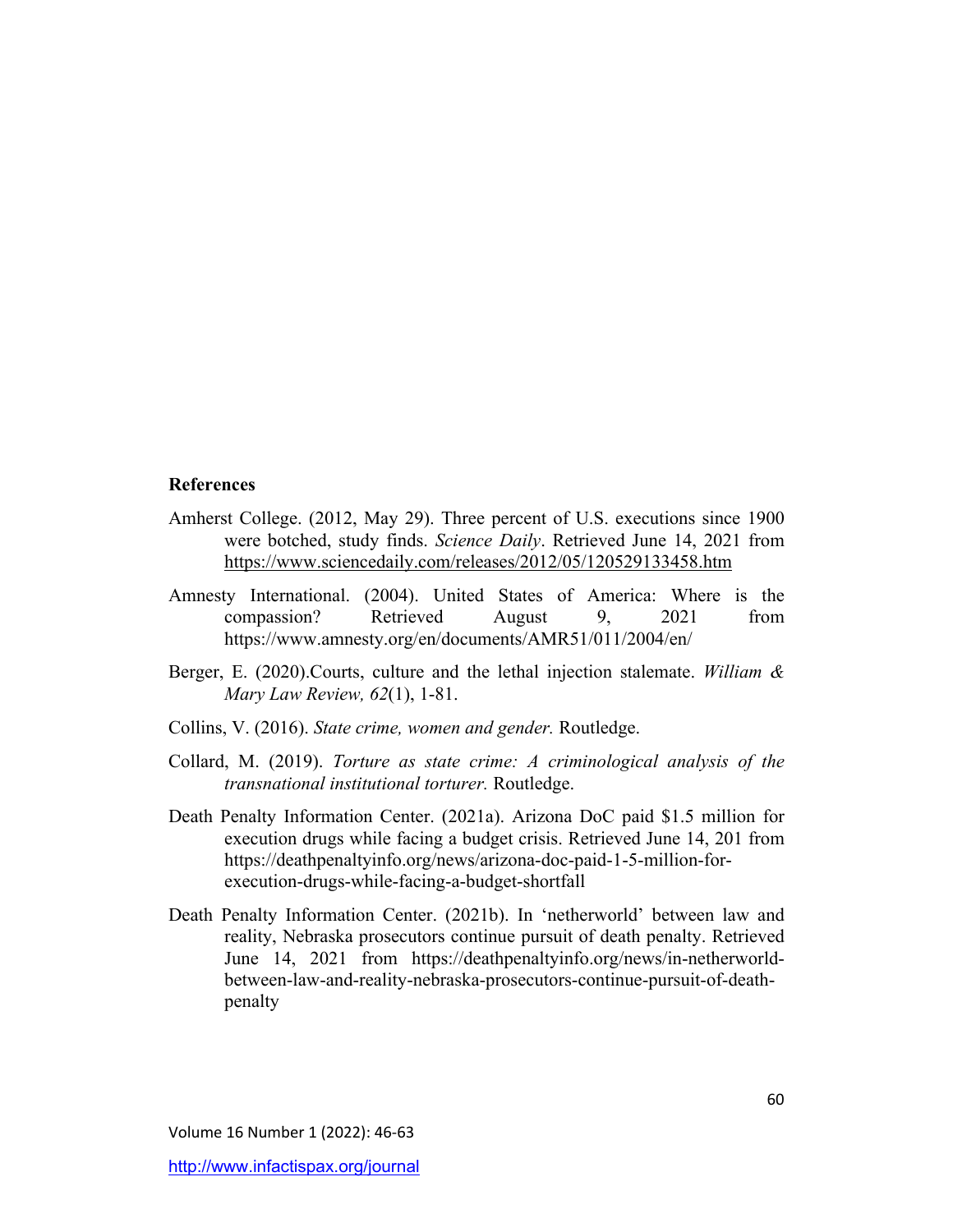- Death Penalty Information Center. (2021c). UN human rights experts urge U.S. federal government to take steps to end the death penalty. Retrieved August 26, 2021 from https://deathpenaltyinfo.org/news/un-human-rights-expertsurge-u-s-federal-government-to-take-steps-to-end-the-death-penalty
- Death Penalty Information Center. (N.D). Justice John Paul Stevens's death penalty jurisprudence. Retrieved August 23, 2021 from https://deathpenaltyinfo.org/stories/justice-john-paul-stevenss-deathpenalty-jurisprudence
- Dieter, R. (N.D). The U.S death penalty and human rights. *Death Penalty Information Center.* Retrieved August 26, 2021from https://files.deathpenaltyinfo.org/legacy/files/pdf/Oxfordpaper.pdf
- Faust, K., & Kauzlarich, D. (2008). Hurricane Katrina victimization as a state crime of omission. *Critical Criminology, 16,* 85-103.
- Finley, L. (2017). *Failure to protect: State obligations to victims and state crime.* Crimes of the Powerful Conference, York University, May 25-26.
- Ford, M. (2019, April 2). The Supreme Court's twisted devotion to the death penalty. *New Republic*. Retrieved August 19, 2021 from https://newrepublic.com/article/153437/supreme-courts-twisteddevotion-death-penalty
- Green, P. & Ward, T. (2000). State crime, human rights, and the limits of criminology. *Social Justice 27*(1), 101–15.
- Hamm, M. (2007). "High crimes and misdemeanors": George W. Bush and the sins of Abu Ghraib. *Crime, Media, Culture, 3*(3), 259-84.
- Iadicola, P. & Shupe, A. (1998). *Violence, inequality, and human freedom*. General Hall.
- Kim, D. (2016). International non-governmental organizations and the abolition of the death penalty. *European Journal of International Relations, 22*(3), 596- 621.
- Kort-Butler, L., & Ray, C. (2019). Public support for the death penalty in a red state: The distrustful, the angry, and the unsure. *Punishment and Society, 21*(4), 473-495.
- Lambert, E., Camp, S., Clarke, A., & Jiang, S. (2011). The impact of information on death penalty support, revisited. *Crime & Delinquency, 57*(4), 572-599.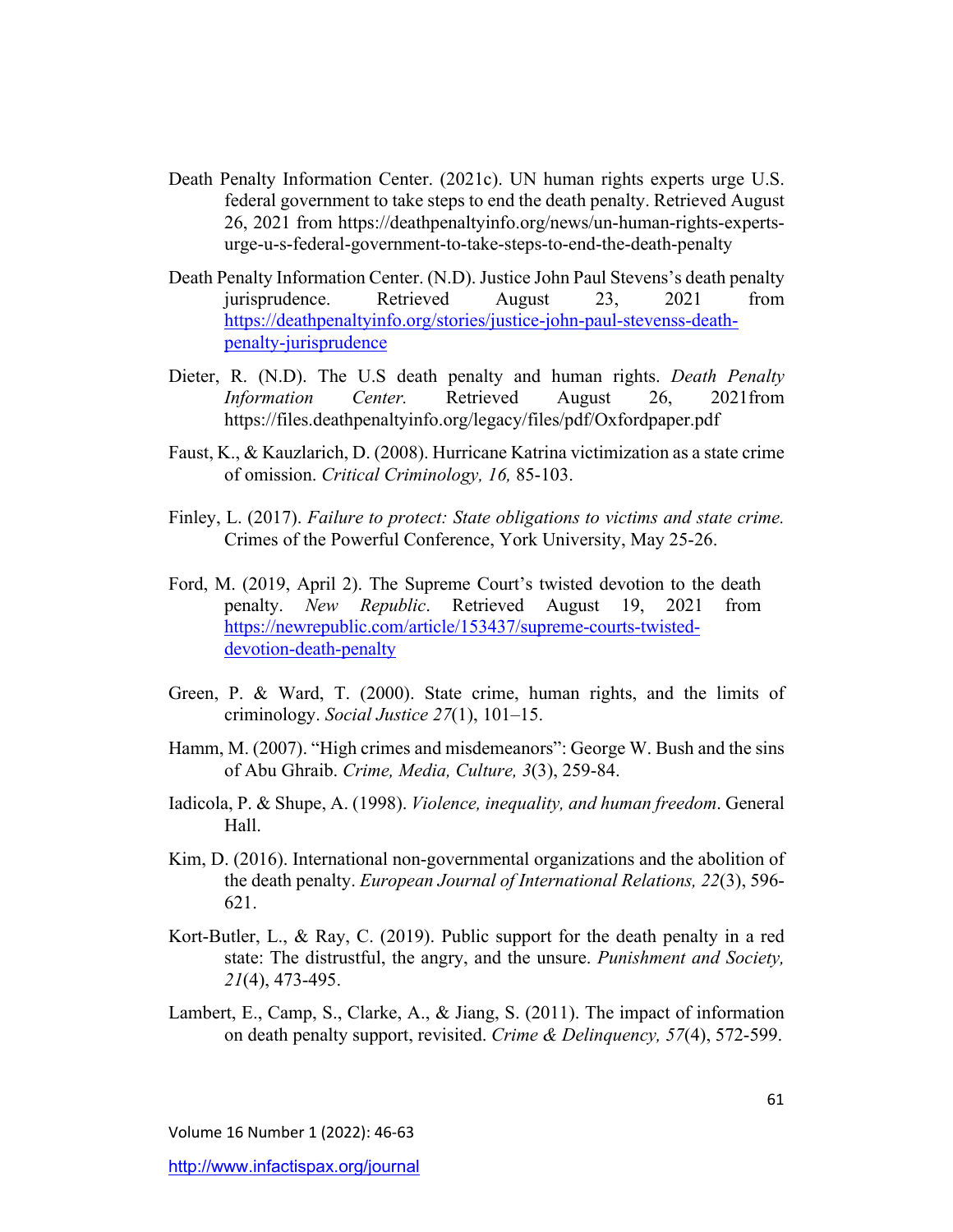- Long, C. (2020, September 15). Report: Death penalty cases show history of racial disparity. *AP News*. Retrieved January 25, 2022 from https://apnews.com/article/united-states-lifestyle-race-and-ethnicitydiscrimination-racial-injustice-ded1f517a0fd64bf1d55c448a06acccc
- Lush, T. (2013, August 5). Convicted mass murderer executed in Florida. *USA Today*. Retrieved August 11, 2021 from https://www.usatoday.com/story/news/nation/2013/08/05/convicted-massmurderer-executed-in-florida/2621285/
- Michalowski, R. (2010). In search of "state and crime" in state crime studies, In Chambliss, W., Michalowski, R., & Kramer, R. (Eds.), *State crime in the global age* (pp. 13–30).Willan.
- Murphy, S. (2021, August 11). Federal judge says Oklahoma death penalty suit can proceed. *US News*. Retrieved August 19, 2021. https://www.usnews.com/news/best-states/oklahoma/articles/2021-08- 11/federal-judge-says-oklahoma-death-penalty-suit-can-proceed
- Pilkington, E. (2021, May 28). Arizona 'refurbishes' its gas chamber to prepare for executions, documents reveal. *The Guardian*. Retrieved August 10, 2021 from https://www.theguardian.com/us-news/2021/may/28/arizona-gaschamber-executions-documents
- Rothe, D. (2020). Moving beyond abstract yypologies? Overview of state and statecorporate crime. *Journal of White Collar and Corporate Crime, 1*(1), 7-15.
- Sanburn, J. (2014, May 15). Lethal injection's fatal flaws. *Time*. ARetrievd August 23, 2021 from https://time.com/100566/lethal-injectionsfatal-flaws/
- Stern, J. (2015, June). The cruel and unusual execution of Clayton Lockett. *The Atlantic*. Retrieved June 14, 2021from https://www.theatlantic.com/magazine/archive/2015/06/execution-claytonlockett/392069/
- United Nations Office of the High Commissioner. (N.D.). Death penalty. *UN Office of the High Commissioner*. Retrieved August 26, 2021 from https://www.ohchr.org/EN/Issues/DeathPenalty/Pages/DPIndex.aspx
- Vasilinda, M. (2021, March 31). Florida bill would prohibit executing mentally ill. *News 4 Jacksonville*. Retrieved August 14, 2021 from